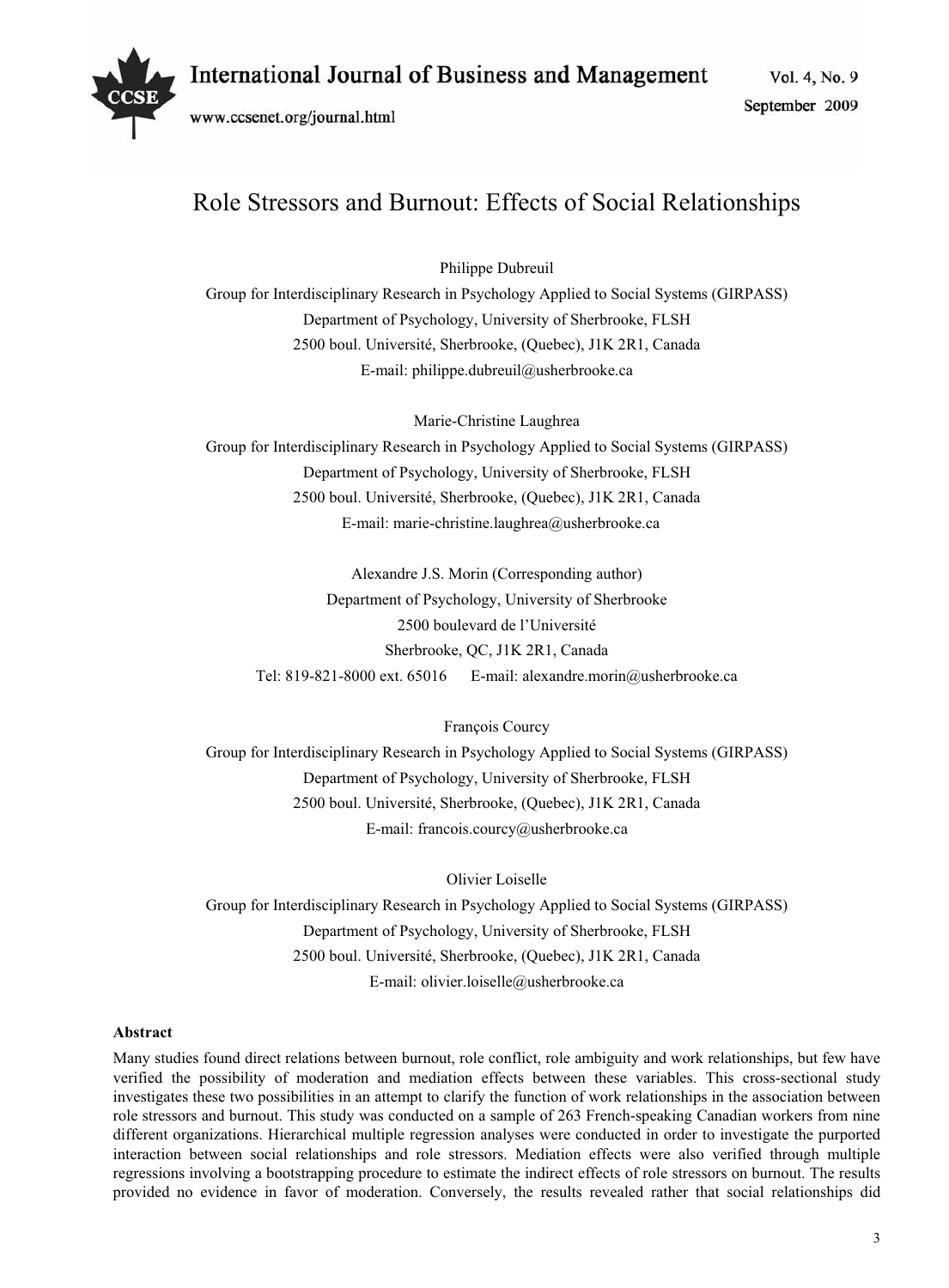mediate the relationship between role stressors and burnout.

**Keywords:** Burnout, Role conflict, Role ambiguity, Mediation, Moderation, Relationships

# **1. Introduction**

According to Maslach, Schaufeli and Leiter (2001), burnout is a work-related psychological syndrome, which can be defined by a combination of emotional exhaustion, depersonalization and reduction of personal accomplishment. The first component, emotional exhaustion, refers to a feeling of exhaustion leading the worker to think that he will be unable to invest himself any further in his tasks. The second component, depersonalization, refers to a cognitive distance that is expressed by an attitude of indifference and cynicism toward clients, colleagues and supervisors. The third component, reduction of personal accomplishment, refers to a feeling of reduced competency at meeting job demands.

The burnout syndrome is known to exert a deleterious impact on both an organization's efficiency and an employee's health. Stephens and Joubert (2001) estimated that in 1998 alone, the costs of mental health problems accounted for a loss of more than 14 billion dollars for the Canadian economy, half of which appeared to be related to reduced productivity. Furthermore, it is now recognized that burnout may precipitate the development of mental health problems such as depression and anxiety (Maslach et al., 2001) and that it can negatively affect the social network and family life of affected employees (Burke & Greenglass, 2001). These considerations support the increasing amount of scientific attention that has been devoted to burnout development and prevention in the past few years.

# *1.1 Risk Factors for Burnout Development*

To prevent burnout effectively, it is crucial to understand the risk processes involved in this syndrome. Although some individual risk factors have been pointed out by previous studies as playing a role in burnout development (e.g. Cordes & Dougherty, 1993; Maslach & Jackson, 1985; Russell, Altaimer, & Van Velzen, 1987; Zellars, Perrewé, & Hochwarter, 2000), organizational factors definitely occupy a central place. Indeed, studies showed quite clearly the crucial influence of organizational factors in burnout development, such as work schedule (e.g. Jamal, 2004), work load (e.g. Leiter, 1991a), role conflict and role ambiguity (e.g. Cordes & Dougherty, 1993), client type (e.g. Burke & Greenglass, 1989), social support at work (e.g. Leiter, 1991b), attribution of rewards (e.g. Schwab, Jackson, & Schuler, 1986) and organizational justice (e.g. Maslach et al., 2001). Among those organizational risk factors, role stressors (role conflict and role ambiguity) (e.g. Cordes & Dougherty, 1993) and the quality of employees' social relationships at work (e.g. Viswesvaran, Sanchez, & Fisher, 1999) appeared particularly important.

Role conflict can be defined as the extent to which employees receive conflicting or incompatible instructions concerning their role at work (Haynes, Wall, Bolden, Stride, & Rick, 1999). Many studies, both cross-sectional and prospective, corroborate the important function of role conflict in burnout development (e.g. Cordes & Dougherty, 1993; Peiro, Gonzalez-Roma, Tordera, & Manas, 2001). Role ambiguity refers to the extent to which workers fail to clearly understand their role at work (Haynes et al, 1999). This occurs when employees lack information concerning the proper performance of their tasks (Tummers, Landdeweerd, & Van Merode, 2002). Again, many studies show that role ambiguity also represents an important risk factor for burnout development (e.g. Jackson, Schwab, & Schuler, 1986; Schwab & Iwanicki, 1982). It should be noted that, even if they represent two different concepts (Jackson & Schuler, 1985), role conflict and role ambiguity are generally related and studied together. For instance, relying on a sample of 225 school administrators, Mansfield (1983) observed a positive correlation between role conflict and role ambiguity and found that both variables contributed to explain a significant portion of burnout variance when considered together.

Although exposure to role ambiguity and role conflict may represent a major source of stress, frustration and conflicts in employees' professional lives, exposure to poor social relationships at work, either with colleagues or with supervisors, may also represent a heavy burden (Gaines & Jermier, 1983). Studies that specifically evaluated the impact of positive social relationships with supervisors showed that they were associated positively with work satisfaction and negatively with burnout (e.g. Baker, Israel, & Schurman, 1996; Schlansker, 1986). Similarly, studies specifically focusing on the effects of positive social relationships with colleagues at work and of effective teamwork indicate that they are negatively related to burnout and work stress (e.g. Burke, Shearer, & Deszca, 1984; Demir, Ulusoy, & Ulusoy, 2003; Jackson et al., 1986; Leiter & Maslach, 1988; Mclean, 1996).

Studies that investigated the relation between role stressors and the quality of social relationships at work have shown that these two types of risk factors also appeared to influence one another (Kahn, Wolfe, Quinn, Snoek, & Rosenthal, 1964; Liou, 1995), placing workers in a vicious circle from which it becomes increasingly hard to extricate themselves. For instance, Kahn et al. (1964) observed a long time ago that employees exposed to role conflict or role ambiguity also tended to have poor relationships with their supervisors. This effect may be explained in two different ways. On the one hand, as it is normally up to the supervisor to clearly define employees' roles, it is likely that employees exposed to contradictions or ambiguities will consider their supervisors to be responsible for this unpleasant situation. On the other hand, it is also likely that a supervisor who does not trust certain employees might willingly provide them with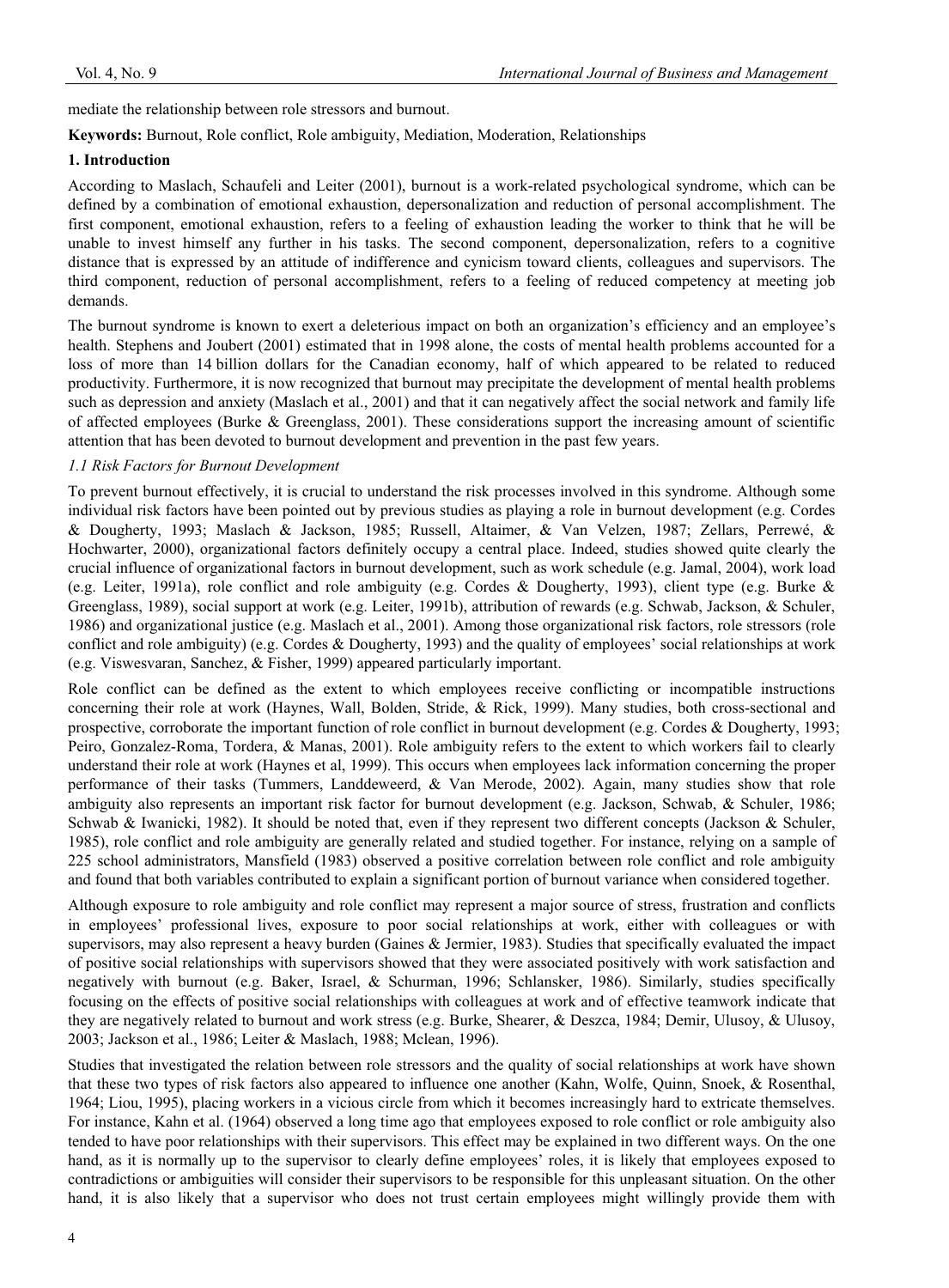ambiguous instructions to limit their initiatives. Kahn et al.'s (1964) results have since been corroborated by many studies (French & Caplan, 1970; Leiter & Maslach, 1988; Liou, 1995; Margolis, Droes, & Quinn, 1974).

Clearly, these results suggest that the effects of both variables on burnout may be interdependent. Nevertheless, very few studies considered the possibility of interrelations (moderation (Note 1) or mediation (Note 2)) between those variables in the development of burnout. These scarce studies came to highly diverging conclusions. Some of them suggest that social support (received from colleagues as well as from supervisors) could represent a buffering factor that moderates the relation between stress agents (e.g. role conflict and role ambiguity) and burnout (Beehr, King, & King, 1990; Harvey, Kelloway, & Duncan-Leiper, 2003; Kirmeyer & Dougherty, 1988; Posig & Kickul, 2003). However, other studies failed to replicate these results (Chappell & Novak, 1992; Ross, Altmaier, & Russell, 1989). Similarly, the results equally conflict regarding the possibility of social support mediating the relationships between stress and burnout (Choenarom, Williams, & Hagerty, 2005; Gonzalez, 1997; Rwampororo, 2001; Yarcheski & Mahon, 1999).

# *1.2 Objectives and Hypotheses*

This study strives to clarify these results by verifying the possibility that the quality of social relationships at work (with colleagues and supervisors) could moderate and/or mediate the association between role stressors (role conflict and ambiguity) and burnout. More precisely, four hypotheses will be verified:

*H1*: The quality of social relationships at work, with supervisors as well as with colleagues, moderates (reduces) the association between role conflict and burnout.

*H2*: The quality of social relationships at work, with supervisors as well as with colleagues, moderates (reduces) the association between role ambiguity and burnout.

*H3*: The quality of social relationships at work, with supervisors as well as with colleagues, mediates the association between role conflict and burnout.

*H4:* The quality of social relationships at work, with supervisors as well as with colleagues, mediates the association between role ambiguity and burnout.

# **2. Methodology**

## *2.1 Participants*

This study relies on a convenience sample of 263 French-speaking participants (42.5% men; 37.41 years old on average; 55.3% participation rate) recruited from nine organizations located in the Canadian province of Quebec. Less than a third of the participants hold a university degree (29.5%), 32.1% have completed high school, and 34.5% have completed CEGEP (a Quebec transitional institution between high school and university). Finally, 8.5% of the participants are executives, 10.4% are supervisors, and 81.1% are first-level employees.

## *2.2 Procedure*

Three different data collection procedures were used. With the first procedure, the questionnaires were administered directly at work by the research team (8.4%; 71.0% participation rate). The interviewer met all the volunteers in a room, read the instructions, answered questions and distributed the questionnaires. With the second procedure, the questionnaires were handed out to the employees directly by the person in charge of the project in the organizations (55.1%; 55.8% participation rate). This person described the project to the employees, invited them to participate, read the instructions, distributed the questionnaires and ensured proper follow-up. In some organizations, the person met all the volunteers in a room and collected the questionnaires at the end, while in others, volunteers received the questionnaires with a return envelope. With the third procedure, the questionnaires were individually handed out with a return envelope to volunteers by a member of the research team, who explained the project and read the instructions (36.5%; 51.9% participation rate).

## *2.3 Measures*

## 2.3.1 Socio-demographic characteristics

Many authors have identified socio-demographic variables involved in the development of burnout (Cordes & Dougherty, 1993; Maslach & Jackson, 1985; Russell et al., 1987). In this study, three of these variables were selected for control purposes: (a) gender, (b) age and (c) education.

## 2.3.2 Role conflict and role ambiguity.

Role conflict and role ambiguity were measured by Haynes et al.'s questionnaire (1999). Both subscales of this questionnaire were translated and adapted into French by a classical translation back-translation procedure with independent bilingual judges. The role ambiguity subscale is composed of four items ( $\alpha = .87$ ; e.g. "I have clear planned goals and objectives for my job"), and the role conflict scale is composed of five items ( $\alpha = .83$ ; e.g. "I often receive conflicting instructions from two or more persons"). These items are rated on a five-point Likert-type scale. Since the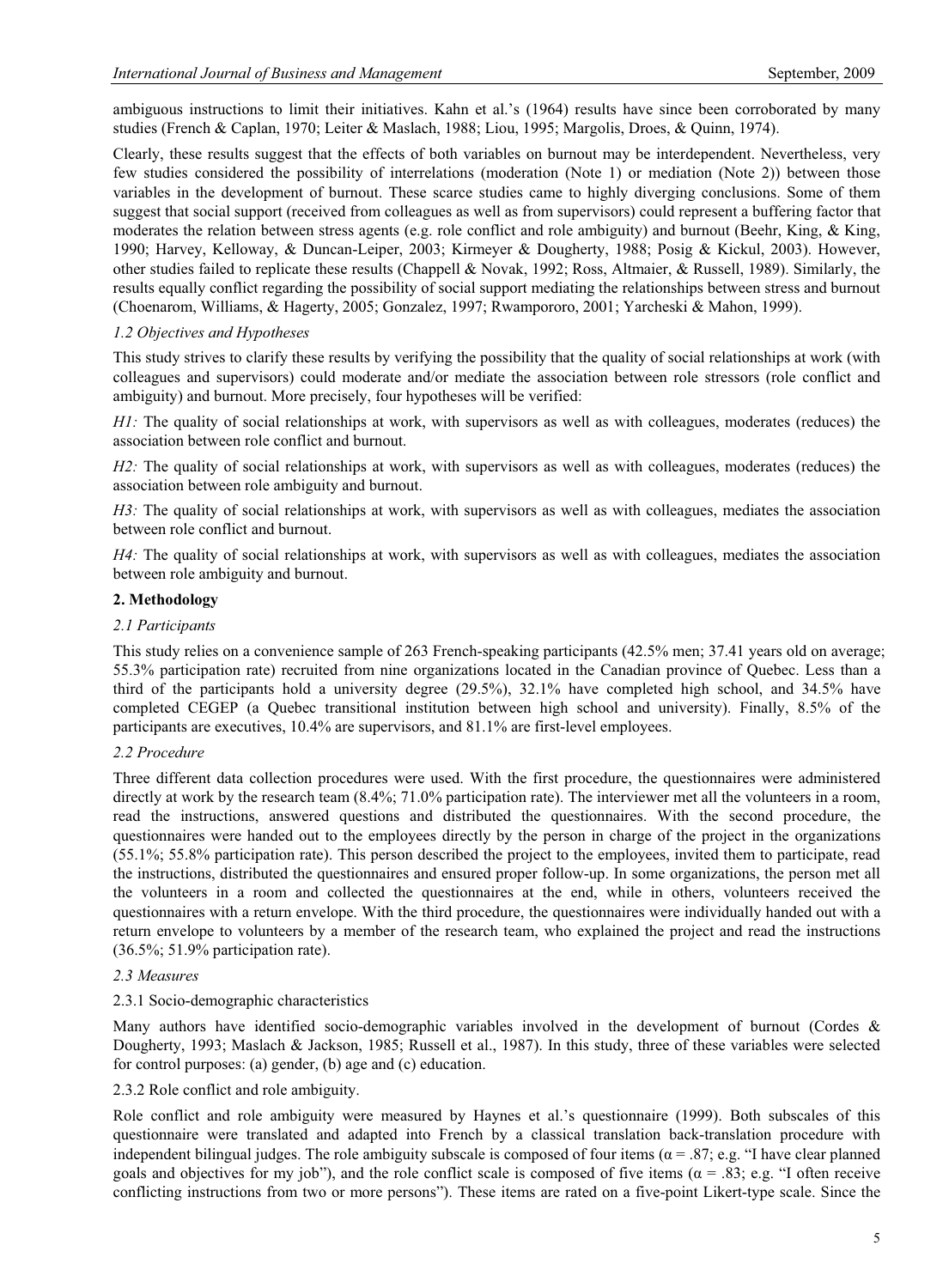role ambiguity subscale is inverted, it will hereafter be referred to as a "role clarity" subscale. Preliminary exploratory factor analyses (with maximum likelihood estimation and oblimin rotation), conducted in this study confirmed the proposed factor structure of this instrument (KMO = .819; Bartlett  $p < .001$ ; loadings = .445 to .886; 44.6% of explained variance).

2.3.3 Quality of social relationships at work

The quality of the employees' social relationships at work was evaluated by a combination of three questionnaires, one which measured teamwork quality (La Financière Agricole du Québec, 1993), one which measured the quality of the employees' relationships with their supervisors (Scandura & Graen, 1984), and one which measured the level of interpersonal trust that characterize these relationships (Cook & Wall, 1980). The interpersonal trust at work scale is subdivided into two main dimensions: trust in colleagues and trust in management. In the present study, the measure of the quality of the employees' relationships with their colleagues was based on an aggregation of the teamwork quality questionnaire and of the interpersonal trust in colleagues subscale. Similarly, the measure of the quality of the employees' relationships with their supervisors was based on an aggregation of the relationship with supervisor questionnaire and of the interpersonal trust in management subscale. Preliminary exploratory factor analyses (with maximum likelihood estimation and oblimin rotation), conducted in this study confirmed the proposed factor structure of these instruments (KMO = .908; Bartlett  $p < .001$ ; loadings = .322 to .871; 44.5% of explained variance) as well as the appropriateness of the aggregation process used in this study.

2.3.3.1 Quality of teamwork*.* Teamwork quality was measured using the Teamwork subscale from the Organizational Human Performance Indicator, an organizational diagnosis instrument developed by La Financière Agricole du Québec (1993). This instrument is composed of five items (e.g. "When I am working in a team, I am able to rally to a decision"), which are rated on a five-point Likert-type scale ( $\alpha = .79$ ).

2.3.3.2 Quality of the relationship with the supervisor*.* The quality of the social relationship between the employees and their supervisor was measured using a French version of the LMX (Leader/Member Exchange: Scandura & Graen, 1984; Villeneuve & Letarte, 1989). This instrument is composed of seven items (e.g. "How would you characterize your working relation with your manager?") to which participants answer by choosing one of four alternatives (e.g. "1- Not efficient" to "4- Very efficient") ( $\alpha$  = .93).

2.3.3.3 Interpersonal trust at work*.* The employees' interpersonal trust in their colleagues and management was measured using Cook and Wall's (1980) Interpersonal Trust at Work questionnaire. Both subscales of this questionnaire were translated and adapted into French by a classical translation back-translation procedure with independent bilingual judges. Each subscale was composed of six items assessing the degree to which participants feel they can have faith in the intentions of their colleagues and confidence in their actions ( $\alpha = .91$ ; e.g. "If I got into difficulties at work I know my workmates would try and help me out") and management ( $\alpha = .87$ ; e.g. "Management can be trusted to make sensible decisions for the firm's future"). These items were rated on a seven-point Likert-type scale.

# 2.3.4 Burnout

Burnout was measured with the MBI-GS (Maslach Burnout Inventory General-Survey; Schaufeli, Leiter, Maslach, & Jackson, 1996). This questionnaire was translated and adapted into French by a classical translation back-translation procedure with independent bilingual judges. This instrument evaluates three distinct, yet related (.35<  $r < .67$ ), dimensions of burnout (Demerouti, Bakker, Vardakou, & Kantas, 2003; Schutte, Toppinen, Kalimo, & Schaufeli, 2000): (a) emotional exhaustion (five items;  $\alpha = .93$ ; e.g. "I feel emotionally drained from my work"); (b) cynicism (five items;  $\alpha$  = .88; e.g. "I just want to do my job and not be bothered"); (c) reduced professional efficacy (six items;  $\alpha$  = .76; e.g. "I can effectively solve the problems that arise in my work"). These items are rated on a seven-point Likert-type scale. In the present study, an aggregated global measure of burnout will be used. Preliminary exploratory factor analyses (with maximum likelihood estimation and oblimin rotation), conducted in this study confirmed the proposed factor structure of this instrument (KMO = .847; Bartlett  $p < .001$ ; loadings = .384 to .919; 48.6% of explained variance) as well as the possibility of aggregating the three subscales into one.

## *2.4 Analytical strategy*

# 2.4.1 Moderation

As the testing of interactions inherent in moderation analysis often results in serious multicollinearity, all controls, predictors and moderators were converted beforehand into deviation score form (centered at their mean) to avoid this problem (Aiken & West, 1991). Burnout was first regressed in separate linear regressions on every control, predictor and moderator used in this study to ascertain their association with burnout. At this stage, non- significant variables were withdrawn from subsequent analyses. A three-step hierarchical regression was then conducted in which burnout was regressed on three blocks of predictors entered sequentially in the analysis: (a) the first block comprised the socio-demographic characteristics; (b) the second block comprised the role stressors; and (c) the third block comprised the quality of social relationships indicators. The final model including the significant predictors was then replicated in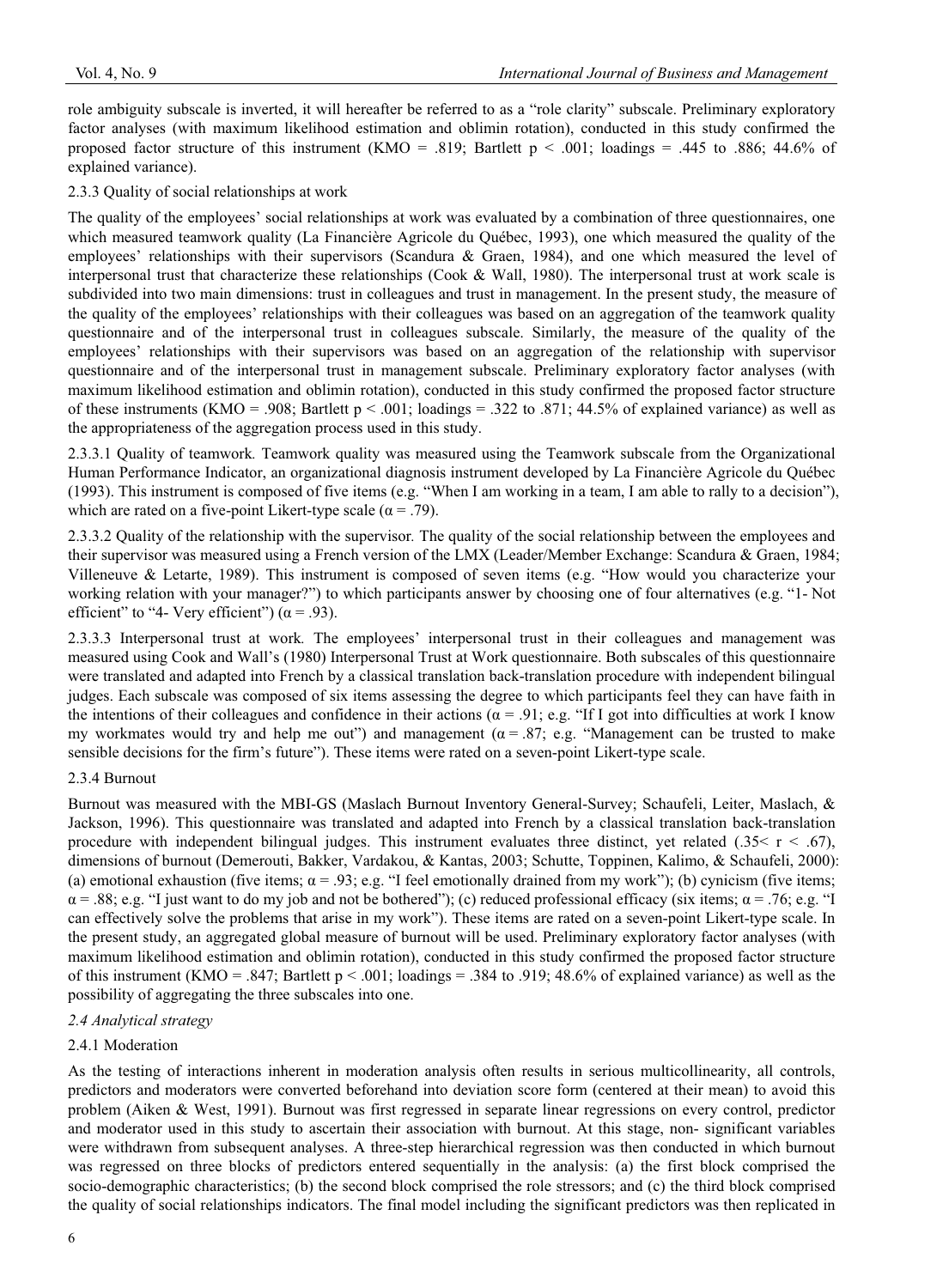#### a final analysis.

To verify whether social relationships at work may moderate the relationship between role stressors and burnout, four interaction terms were created by the product of pairs of predictors (P) and moderators (M) (P\*M: relationship with colleagues \* role clarity; relationship with colleagues \* role conflict; relationship with supervisor \* role clarity; relationship with supervisor \* role conflict). These variables were then introduced in the last step of a hierarchical multiple regression, following the main effects of both variables included in the product term. This procedure was conducted separately for each interaction to further limit multicollinearity. Significant interactions were then decomposed to test the variation of P effects according to M levels (Aiken & West, 1991; Cohen & Cohen, 1983). Briefly, in a regression analysis in which two-way interaction terms (M\*P) are entered after the main effects of both P and M, the coefficients *a* (intercept) and *b* (slope) associated with P represent the effect of this variable when M equals zero. As each variable was centered at the mean, these coefficients represent the effect of P at a mean value of M. To obtain an estimate of the effects of P at additional values of M, one simply has to add or subtract constants to M so that zero represents different values and to compare the resulting coefficients. In this study, new variables were thus created to estimate the effects of P at a low and high level of M by respectively adding and subtracting a standard deviation (Aiken & West, 1991).

#### 2.4.2 Mediation

The different steps involved in verifying a mediation effect are depicted in figure 1 and follow the recommendations of Baron and Kenny (1986): (1) Is the predictor (P) significantly associated to the outcome (O) ( $\tau$ )? (2) Is P significantly associated with the mediator (M) ( $\alpha$ )? (3) Is M significantly associated with O ( $\beta$ )? (4) Is the P-O relation significantly reduced when M is simultaneously entered in the equation  $(\tau<\tau)$ ? The significance of a mediator (indirect effect) can be verified using two different methods: (1) verifying that  $\tau$  -  $\tau'$  significantly differs from zero; (2) verifying that  $\alpha^* \beta$ significantly differs from zero. Recent studies comparing the effectiveness of the most common methods used for verifying indirect effects concluded that the second method  $(\alpha^*\beta)$  was generally more effective (MacKinnon, Lockwood, Hoffman, West, & Sheets, 2002). Moreover, given the frequent asymmetry of theoretical distributions of  $\alpha^*\beta$ , verifying their significance through bootstrapped 95% confidence intervals was also recommended (MacKinnon et al., 2004). Bootstrapping relies on a resampling strategy in which a large number of samples (5000 in this study) of a size equivalent to the original one are derived from the original data by a sampling with replacement strategy. The indirect effect  $(\alpha^*\beta)$  is then separately computed in each of the bootstrapped samples to derive a new empirical  $\alpha^*\beta$  distribution (Preacher & Hayes, 2004). From the resulting distribution, a confidence interval (95% in this case) around the indirect effect  $(\alpha^*\beta)$  can be constructed. If this interval excludes "zero," the indirect effect obtained can be considered to differ significantly from zero. In the present study, bootstrapped confidence intervals were computed with the macro developed by Preacher and Hayes (2004) and available on their quantpsy.org website.

Insert Figure 1 about here

## **3. Results**

#### *3.1 Preliminary analyses*

Preliminary analyses showed that all of the variables were normally distributed (-.66 < skewness and 1.3 > kurtosis) and presented means and standard deviations within plausible and acceptable ranges. Less than 3% of the data were missing on each of the variables. Given this, missing values were replaced by the mean of the sample on each variable, following Tabachnick and Fidell (2007) recommendations. Inspection of the Mahalnobis, Cook, and Leverage values (Tabachnick & Fidell, 2007) revealed four multivariate outliers. Analysis were replicated with and without these subjects and revealed that their inclusion did not change the results. All results will thus be reported including all of the participants. Finally, inspection of the SPSS colinearity diagnostics (e.g. .62 < tolerance < .74) revealed no problems of multicolinearity or singularity.

The means, standard deviations and correlations of the variables are presented in Table 1. These results confirm the association of all variables with burnout as well as their distinct character. Because the amount of missing data was low for each variable ( $n = 257$  to 263), the missing values were replaced by the variable mean.

## Insert Table 1 about here

#### *3.2 Main effects and moderation*

The results from the initial regression analyses are reported in Table 2. The results from the initial linear regressions analysis failed to confirm the association of socio-demographic characteristics with burnout. However, these analyses clearly confirmed the associations between both predictors and both moderators on the one hand, and burnout, on the other hand. The first step in the hierarchical multiple regression analyses (which excluded controls due to their non-significant association with burnout) confirmed that both moderators (the quality of employees' relationships with their colleagues and with their supervisor) represented significant predictors of burnout. In the second step, both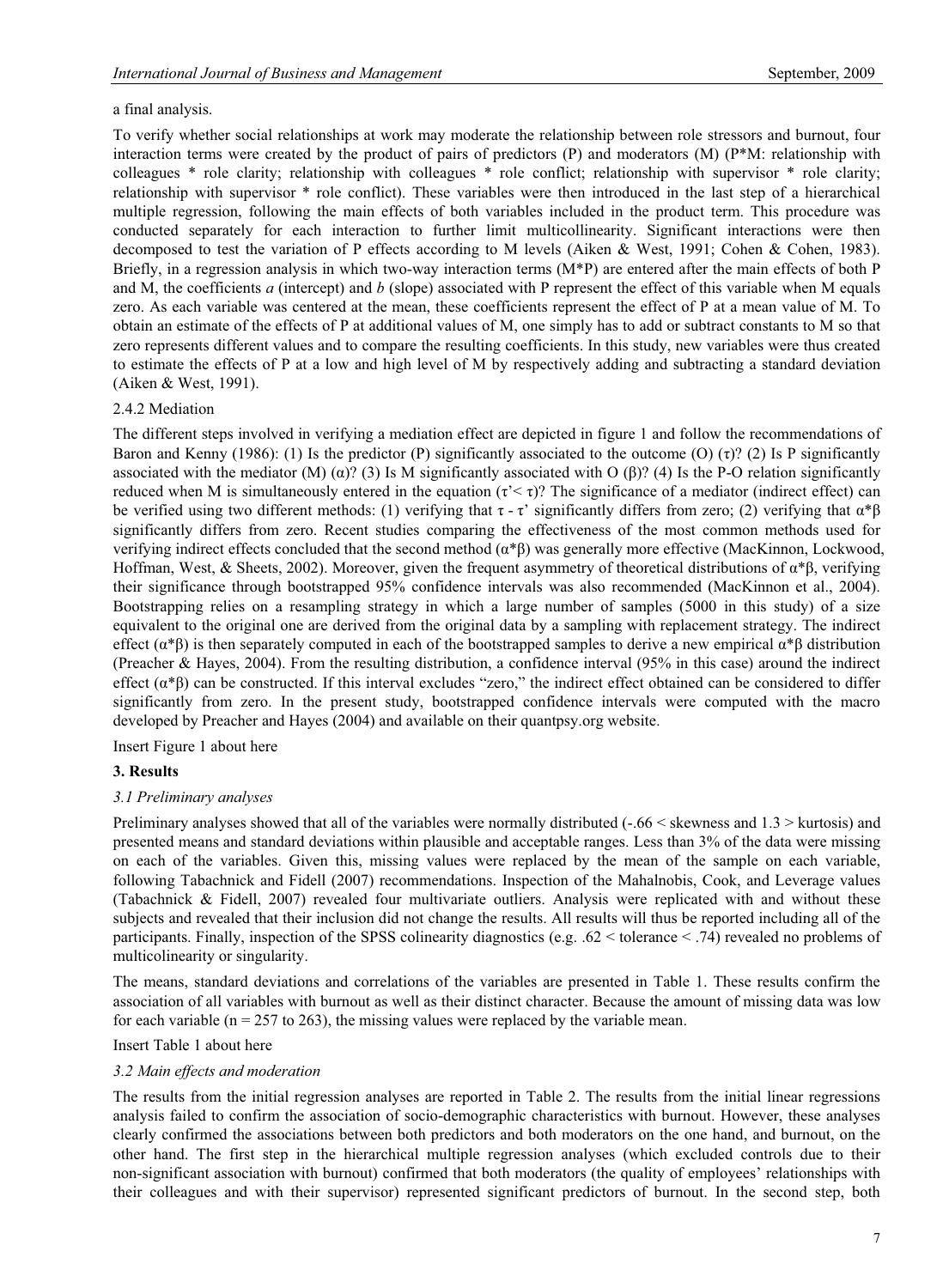predictors (role clarity and role conflict) were entered in the equation. At this stage, role clarity, role conflict and the quality of employees' relationships with their supervisor emerged as significant predictors of burnout. Conversely, the quality of employees' relationships with their colleagues became non-significant and were taken out from the final model. The final model, including the three significant predictors, explained 32.9% of burnout variance. Finally, the potential moderating role of the quality of employees' social relationships with their colleagues and of the quality of their relationships with their supervisor on the link between role stressors and burnout was tested in a final set of hierarchical multiple regressions in which the interaction terms were entered last. These results are reported in Table 3 and indicate that none of these interactions proved significant, thus refuting hypotheses 1 and 2.

Insert Table 2-3 about here

## *3.3 Mediation*

The results from the regression analyses in which the mediating role of the quality of employees' social relationships with colleagues and supervisors on the relationships between role stressors and burnout was tested are reported in Figures 2 to 5. Bootstrapped confidence intervals from the indirect effects are reported in Table 4. In all cases, the effects of role stressors on burnout  $(\tau)$  proved significant. Similarly, the effects of role stressors on social relationships  $(\alpha)$ , as well as the effects of social relationships on burnout  $(\beta)$  also proved significant in all cases. Finally, the effects of role stressors on burnout remained significant, yet reduced, after the inclusion of social relationships at work in the equation  $(\tau)$  in all cases. This apparent reduction suggests that there is partial mediation in the four cases, which is confirmed by the results from the indirect effects' bootstrapped confidence  $(\alpha^*\beta)$ , which all excluded zero. These results confirmed hypotheses 3 and 4.

## Insert Figures 2 to 5 and Table 4 about here

## **4. Discussion**

This study's main objective was to verify whether the quality of social relationships at work moderate and/or mediate the association between role stressors (role conflict and clarity) and burnout. Before directly verifying these hypotheses, the main effects of both predictors and moderators on burnout were first verified. The results from this first set of analyses clearly concur with those from previous studies by showing a direct association between role stressors (e.g. Cordes & Dougherty, 1993; Jackson, Turner & Brief, 1987; Jackson et al., 1986; Mansfield, 1983; Peiro et al., 2001; Schwab & Iwanicki, 1982), negative social relationships at work (Baker et al., 1996; Burke et al., 1984; Demir et al., 2003; Jackson et al., 1986; Mclean, 1996; Schlansker, 1986) and burnout development, although role clarity appears to represent the least potent of these predictors.

#### *4.1 Moderation hypotheses*

The first two hypotheses proposed that the quality of social relationships at work, with supervisors as well as with colleagues, would moderate (reduce) the association between role stressors and burnout. The results failed to confirm these hypotheses and found no evidence of moderation. These results are both consistent (Chappell & Novak, 1992; Ross et al., 1989) and inconsistent (Beehr et al., 1990; Posig & Kickul, 2003) with those from previous studies. One way to explain these divergences is to invoke the way social relationships were measured. For instance, as in the present study, Chappel and Novak (1992) used a measure tapping more the instrumental side of social relationships rather than the affective one and failed to find evidence of moderation. Conversely, studies in which evidence of moderation were found tended to use more affective or emotional definitions of social relationships (Beehr et al., 1990; Posig & Kickul, 2003).

The present results clearly shed doubts on the validity of the stress-buffering model of social support/social relationships (see Cohen & Wills, 1985), at least concerning the potential protective role of instrumental support on the relationships between stressors (role conflict and role clarity) and burnout. Indeed, this model postulates that the effects of various forms of work-related stressors can be attenuated when employees receive a high level of social support from their colleagues and supervisors. This effect is purported to occur both directly through the provision of tangible help to solve the stressful situation and indirectly by raising employees' confidence that help would be available if needed. The results appear to contradict this model by showing that the effects of both variables are additive rather than interacting.

## *4.2 Mediation Hypotheses*

The third and fourth hypotheses proposed that the quality of social relationships at work, with supervisors as well as with colleagues, mediates the association between role stressors and burnout. The results obtained confirmed both hypotheses by showing that the relationships between both types of role stressors (role conflict and role clarity) and burnout were partially mediated by both forms of social relationships at work (with supervisors and colleagues). These results are clearly consistent with most previous studies which confirm the potential mediating role of social relationships in the chain of events linking stress to various forms of illnesses (Choenarom et al., 2005; Rwampororo, 2001; Yarcheski & Mahon, 1999; but see Gonzalez, 1997). Similarly, these results also appear consistent with the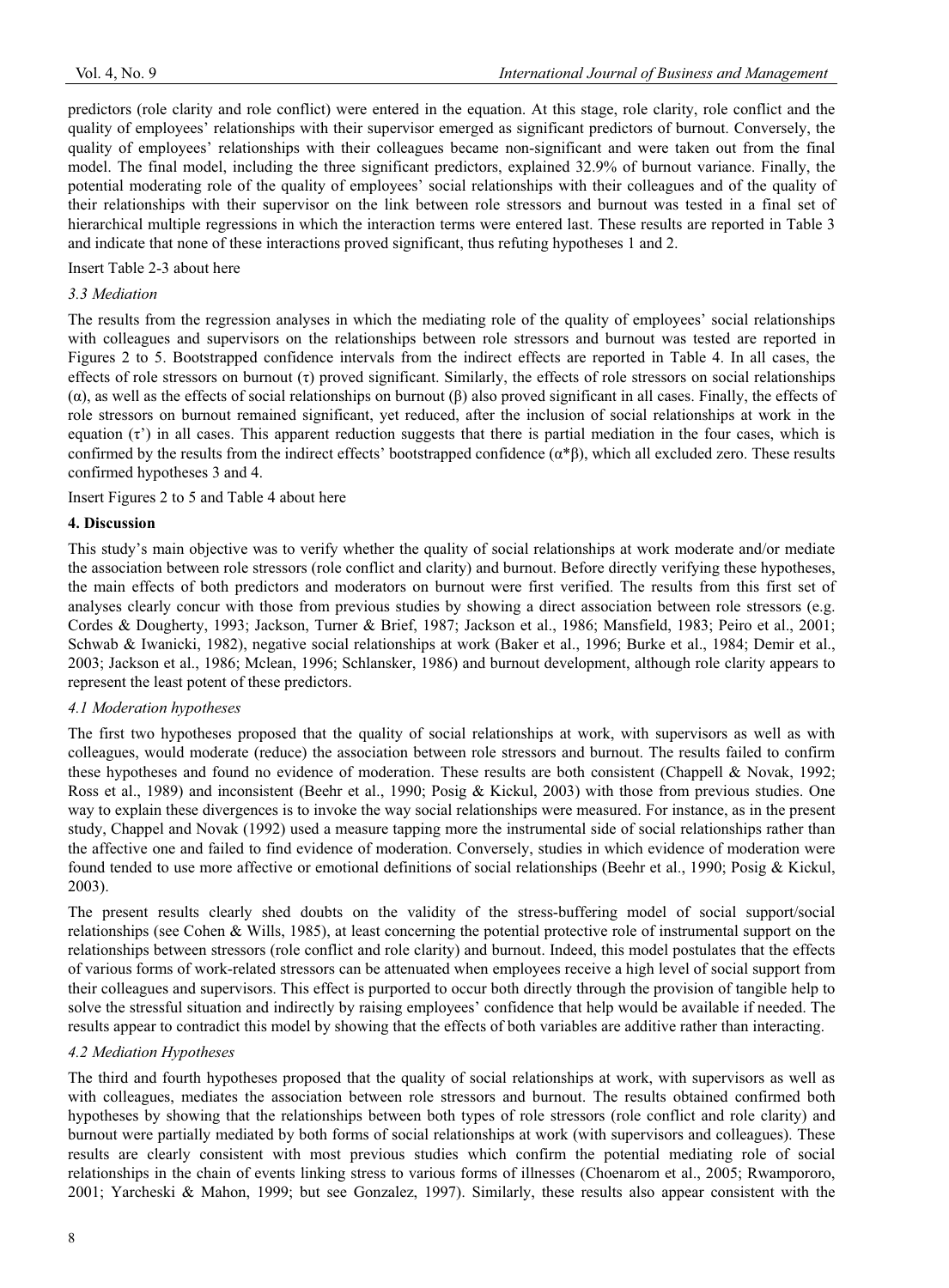propositions from Lazarus and Folkman's (1984) transactional model of stress, which stipulates that social support represents a mediator in a complex system of relations linking stress to physical and mental illnesses. Furthermore, they also concur with Lin and Ensel's (1984) model that advances the possibility that stressful events in people's lives may cause evading responses from their social network, thus reinforcing their initial negative reactions. In light of this model, the present results may indicate that when an employee becomes stressed due to role conflict or ambiguity, co-workers (supervisors and colleagues) would prefer to remain distant from this employee rather than risk experiencing the backlash of his or her negative emotions. The resulting social isolation would then reinforce the initial negative emotions of the employee, increasing his or her risk of burnout.

It must also be underlined that employees' relationships with their supervisor appear to play a stronger mediating role than those with their colleagues. This difference might be related to the fact that role definition and attribution are under the supervisor's responsibility. Consequently, the employee exposed to role conflict or role ambiguity at work may come to blame his supervisor for this stressful situation, thus decreasing the quality of their social relationship. Deprived of this potentially important source of social support, the employee's risk of burnout would further increase.

## *4.3 Limitations*

As they are subject to many non-trivial limitations, the results from this study should be interpreted with caution. The potentially most serious of these limitations concerns the reliance on a convenience sample, which considerably reduces the generalizability of the results obtained and underscores the need for replication. A second limitation emerges from the use of a single source of assessment (self-reports) for all variables, which may introduce various biases in the results, such as the shared-method-variance effect that tended to overestimate the size of the observed relations between variables (Fox & Spector, 1999). Finally, as the present study uses a cross-sectional design, no relations of causality could be inferred from the results. Indeed, Frazier, Tix and Barron (2004) mention three criteria that must be met to infer causality: (1) an association must exist between two variables; (2) this association must be isolated by controlling the effect of other variables; (3) the cause must precede the effect in time. The present results must thus be interpreted with care because only the first criterion and part of the second one were met by the present methodological design.

## *4.4 Conclusion*

This study provides important information to researchers and professionals interested in the mechanisms involved in burnout development. Indeed, not only does this study replicate the conclusions from previous studies by suggesting a direct relationship of role stressors on burnout, it also helps to clarify the potential mechanisms involved in this relationship. At this level, the results suggest that positive social relationships with colleagues and supervisors involving instrumental support do not appear to represent an efficient buffer against the effects of role conflict and ambiguity on burnout development. However, negative social relationships still appear to represent at least one of the intervening mechanisms involved in the deleterious effects of role ambiguity and conflict on burnout development. Thus, it seems that the effect of role stressors on burnout may occur at least in part through a deterioration of the quality of social relationships at work. This result is important and suggests that a possible way to prevent burnout is by promoting a greater level of awareness of the preliminary signs of burnout. A related intervention could be to help co-workers and managers act efficiently upon identifying these preliminary signs rather than withdrawing from a relation that otherwise appears to become increasingly demanding.

It is also important to remember that reality is probably much more complex and that many other factors can also play a role in the chain linking role stressors and work stressors to burnout. For instance, powerlessness and commitment might also occupy a crucial position in this chain reaction. According to Kottkamp and Mansfield (1985), a chronic situation of role conflict and role ambiguity could trigger an increase in feelings of powerlessness, which could also be amplified by a breakdown in the employees' social network. Powerlessness could, in turn, represent a key factor in burnout development (Crane & Iwanicki, 1986; Maslach, 1982). As well, according to Leiter and Maslach (1988), role conflict and a poor relationship with a supervisor could decrease commitment toward the organization. This decrease in commitment could then have a direct effect on burnout development (Kalliath, O'Driscoll, & Gillespie, 1998), in addition to reinforcing the initially negative perception that the supervisor had of the employee.

#### **References**

Aiken, L., & West, S. (1991). *Multiple regression: Testing and interpreting interactions*. Newbury Park, CA: Sage.

Baker, E., Israel, B., & Schurman, S. (1996). Role of control and support in occupational stress: An integrated model. *Social Science and Medicine,* 43, 1145-1159.

Baron, R. M., & Kenny, D. A. (1986). The moderator-mediator variable distinction in social psychological research: Conceptual, strategic, and statistical considerations. *Journal of Personality and Social Psychology*, 51, 1173-1182.

Beehr, T.A., King, L.A., & King, D.W. (1990). Social support and occupational stress: Talking to supervisors. *Journal of Vocational Behavior, 36,* 61-81.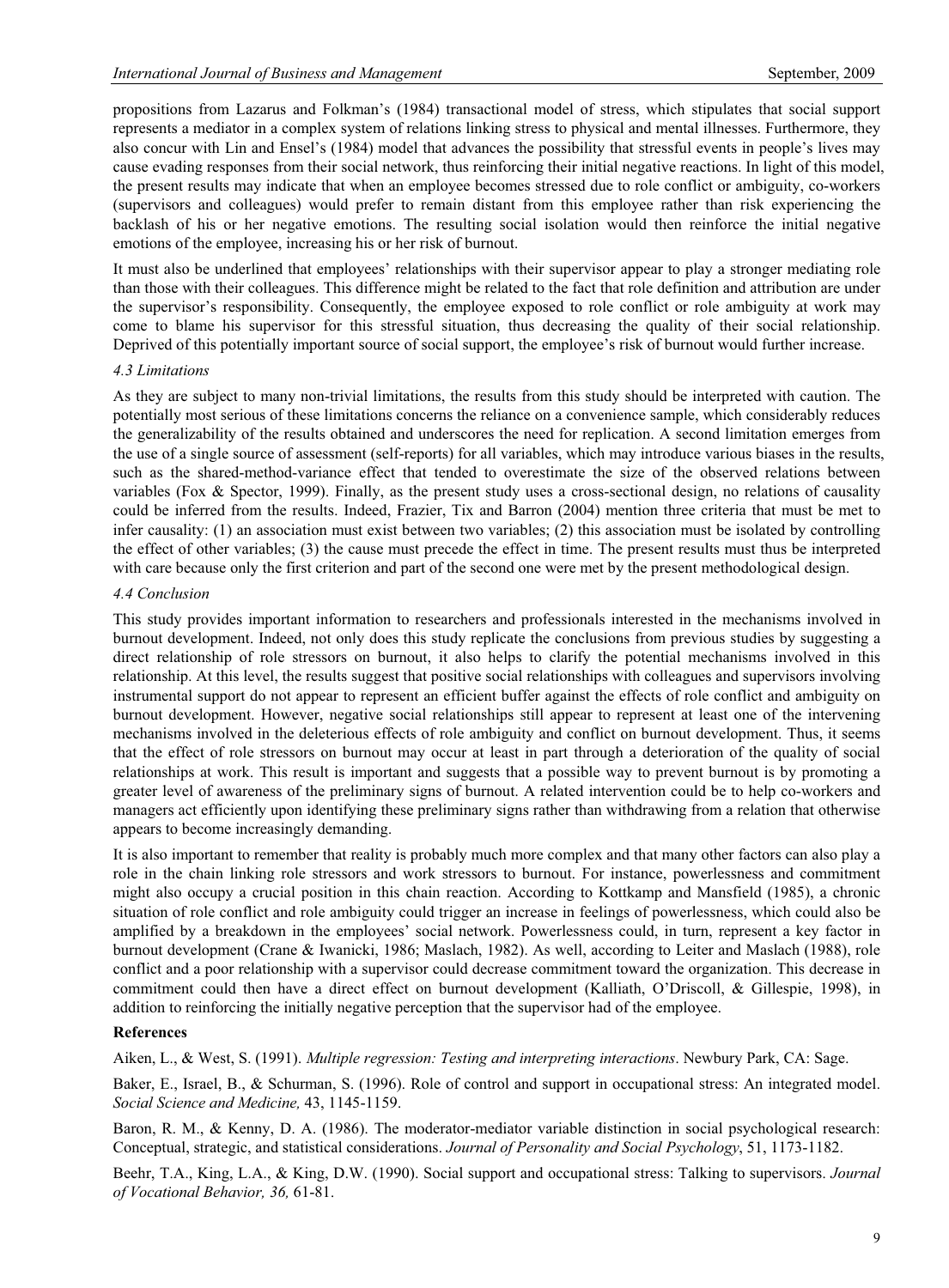Burke, R.J., & Greenglass, E. R. (1989). The clients, role in psychological burnout in teachers and administrators. *Psychological Reports*, *64*, 1299-1306.

Burke R. J., & Greenglass, E. R. (2001). Hospital restructuring, work-family conflict and psychological burnout among nursing staff. *Psychology and Health, 16*, 583-594.

Burke R. J., Shearer, J., & Deszca, G. (1984). Burnout among men and women in police work: An examination of the Cherniss model. *Journal of Health and Human Resources Administration, 7*, 162-188.

Chappell, N. L., & Novak, M. (1992). The role of support in alleviating stress among nursing assistants. *The Gerontologist, 32*, 351-359.

Choenarom, C., Williams, R. A., & Hagerty*,* B. M. (2005). The role of sense of belonging and social support on stress and depression in individuals with depression. *Archives of Psychiatric Nursing*, *19*, 18-29.

Cohen, J., & Cohen, P. (1983). *Applied Multiple Regression/Correlation Analysis for the Behavioral Sciences*, 2<sup>nd</sup> ed. Hillsdale, NJ: Erlbaum.

Cohen, S., & Wills, T. A. (1985). Stress, social support, and the buffering hypothesis. *Psychological Bulletin, 98*, 310-357.

Cook, J. D., & Wall, T. D. (1980). New work attitudes measures of trust, organizational commitment, and personal need non-fulfilment. *Journal of Occupational Psychology*, *53*, 39-52.

Cordes C. L., & Dougherty T. W. (1993). A review and an integration of research on job burnout. *Academy of Management Review, 18*, 621-656.

Crane, S. J., & Iwanicki, E. F. (1986). Perceived role conflict, role ambiguity, and burnout among special education teachers. *RASE : Remedial and Special Education*, *7*, 24-31.

Demerouti, E., Bakker, A. B., Vardakou, I., & Kantas, A. (2003). The convergent validity of two burnout instruments. *European Journal of Psychological Assessment, 19*, 12-23.

Demir, A., Ulusoy, M., & Ulusoy, M. F. (2003). Investigation of factors influencing burnout levels in the professional and private lives of nurses. *International Journal of Nursing Studies, 40*, 807-827.

Fox, S., & Spector, P. E. (1999). A model of work frustration-agression. *Journal of Organizational Behavior*, *20*, 915-931.

Frazier, P. A., Tix, A. P., & Barron, K. E. (2004). Testing moderator and mediator effects in counseling psychology research. *Journal of Counseling Psychology, 51*, 115-134.

French, J. R. P., & Caplan, R. D. (1970). Psychosocial factors in coronary heart disease. *Industrial Medicine*, *39*, 383-397.

Gaines, J., & Jermier, J. (1983). Emotional exhaustion in high stress organization. *Academy of management journal, 26, 567-586.*

Golembiewski, R.T., Aldinger, R.T., Munzenrider R.F., & Luo, H. (1998). Elaborating on the theme of 'OD as applied behavioral science': Burnout and mental health in a military population. *Public Administration Quarterly, 21*, 507-529.

Gonzalez, M. A. (1997). Study of the relationship of stress, burnout, hardiness, and social support in urban, secondary school teachers. *Dissertation Abstracts International Section A: Humanities & Social Sciences*, *58*, 2000.

Harvey, S., Kelloway, K. E., & Duncan-Leiper, L. (2003). Trust in management as a buffer of the relationships between overload and strain. *Journal of Occupational Health Psychology, 8*, 306-315.

Haynes, C. E., Wall, T. D., Bolden, R. I., Stride, C., & Rick, J. E. (1999). Measures of perceived work characteristics for health services research: Test of a measurement model and normative data. *British Journal of Health Psychology, 4,* 257-275.

Jackson, S. E., Schwab, R. L., & Schuler, R. S. (1986). Toward an understanding of the burnout phenomenon. *Journal of Applied Psychology, 71*, 630-640.

Jackson, S. E., & Schuler*,* R. S. (1985). A meta-analysis and conceptual critique of research on role ambiguity and role conflict in work settings. *Organizational Behavior & Human Decision Processes*, *36*, 16-78.

Jackson, S. E., Turner, J. A., & Brief, A. P. (1987). Correlates of burnout among public service lawyers. *Journal of Occupational Behavior, 8*, 339-349.

Jamal, M. (2004). Burnout, stress and health of employees on non-standard work schedules: A study of Canadian workers. *Stress and Health, 20*, 113-119.

Kahn, R. L., Wolfe, D. M., Quinn, R. P., Snoek, J. K., & Rosenthal, R. A. (1964). *Organizational stress: Studies in role*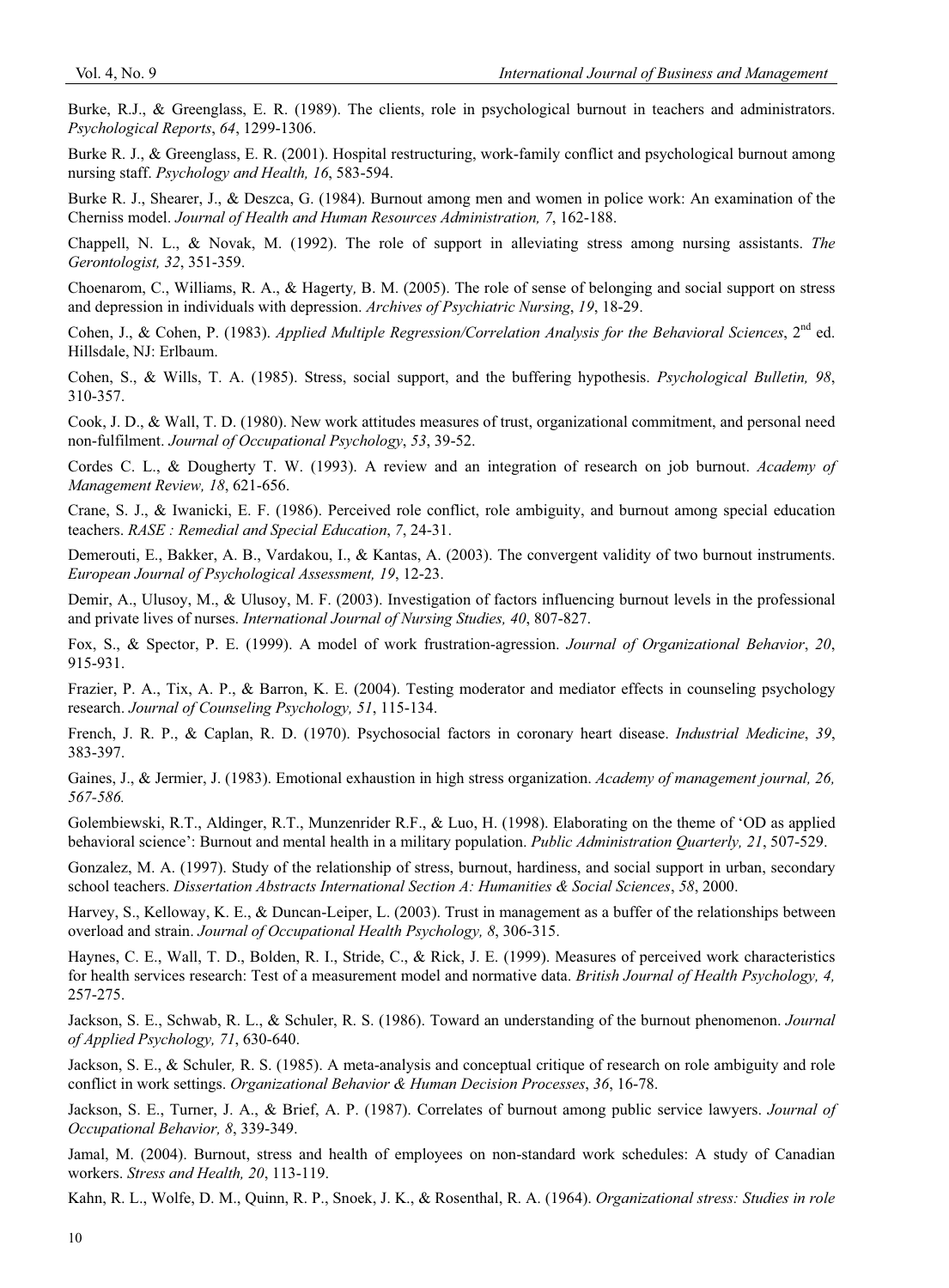*conflict and ambiguity*. New-York, NY: Wiley.

Kalliath, T.J, O'Driscoll, M.P., & Gillespie, D.F. (1998). The relationship between burnout and organizational commitment in two samples of health professionnals. *Work & Stress*, 12, 179-185.

Kirmeyer, S. L., & Dougherty, T. W. (1988). Work load, tension, and coping: Moderating effects of supervisor support. *Personnel Psychology, 41*, 125-139.

Kottkamp, R.B., & Mansfield, J.R. (1985). Role conflict, role ambiguity, powerlessness and burnout among high school supervisors. Journal of research and development in education, 18, 1985.

La Financière Agricole du Québec (1993). *L'indice de performance humaine dans l'organisation: un système organisationnel intégré, l'indice PH*. Québec, Canada: Gouvernement du Québec.

Lazarus. R. S., & Folkman, S. (1984). *Stress, Appraisal and Coping*. New York, NY: Springer.

Leiter, M. P. (1991a). The dream denied: professional, burnout and the constraints of human services organizations. *Canadian Psychology, 32*, 547-555.

Leiter, M. P. (1991b). Coping patterns as predictors of burnout: The function of control and escapist coping patterns. *Journal of Organizational Behavior, 12*, 123-144.

Leiter, M. P., & Maslach, C. (1988). The impact of interpersonal environment on burnout and organizational commitment. *Journal of Organizational Behavior, 19*, 297-308.

Lin, N., & Ensel, W. (1984). Depression-mobility and its social etiology: The role of life events and social support. *Journal of Health and Social Behavior,* 25, 176-188.

Liou, K. T. (1995). Role stress and job stress among detention care workers. *Criminal Justice and Behaviour*, *22*, 425-436.

MacKinnon, D.P., Lockwood, C.M., Hoffman, J.M., West, S.G., & Sheets, V. (2002). A comparison of methods to test mediation and other intervening variable effects. *Psychological Methods,* 7, 83-104.

MacKinnon, D.P., Lockwood, C.M., & Williams, J. (2004). Confidence limits for the indirect effect: distribution of the product and resampling methods. *Multivariate Behavioral Research*, 39, 99-128.

Mansfield, J. R. (1983). Role conflict, role ambiguity, powerlessness and burnout among high school department heads. *Dissertation Abstracts International, 44*, 1196-A.

Margolis, B. L., Droes, W. H., & Quinn, R. P. (1974). Job stress: An unlisted occupational hazard. *Journal of Occupational Medicine*, *16*, 654-661.

Maslach, C. (1982). *Burnout: the cost of caring*. Englewood Cliffs, NJ: Prentice-Hall.

Maslach, C., & Jackson, S. E. (1985). The role of sex and family variables in burnout. *Sex Roles, 12*, 837-851.

Maslach, C., Schaufeli, B. W., & Leiter, P. M. (2001). Job Burnout. *Annual Review of Psychology*, *52*, 397-422.

Mclean, L.H. (1996). Burnout among annual fund directors: Organizational, professional, and personal factors. *Dissertation Abstracts International Section A: Humanities & Social Sciences, 57*, 537

Peiro, J., Gonzalez-Roma, V., Tordera N., & Manas M. (2001). Does role stress predict burnout over time among health care professionnals? *Psychology and Health, 16*, 511-525.

Posig, M., & Kickul, J. (2003). Extending our understanding of burnout: Test of an integrated model in nonservice occupations. *Journal of Occupational Health Psychology, 8*, 3-19.

Preacher, K. J., & Hayes, A. F. (2004). SPSS and SAS procedures for estimating indirect effects in simple mediation models. *Behavior Research Methods, Instruments, & Computers*, *36*, 717-731.

Ross, R. R., Altmaier, E. M., & Russell, D.W. (1989). Job stress, social support, and burnout among counseling center staff. *Journal of Counseling Psychology, 36*, 464-470.

Russell, D. W., Altaimer, E., & Van Velzen, D. (1987). Job-related stress, social support, and burnout among classroom teachers. *Journal of Applied Psychology*, *72*, 249-252.

Rwampororo, R. K. (2001). Social support: Its mediation of gendered patterns in work-family stress and health for dual-earner couples. *Dissertation Abstracts International Section A: Humanities and Social Sciences, 61*, 3792.

Scandura, T. A., & Graen, G. B. (1984). Moderating effects of initial leader/member exchange status on the effects of a leadership intervention. *Journal of Applied Psychology, 69,* 428–436.

Schaufeli, W. B., Leiter, M. P., Maslach, C., & Jackson, S. E. (1996). MBI-General Survey. Dans C. Maslach., S. F. Jackson, & M. P. Leiter (Eds.), *Maslach Burnout Inventory manual* (3rd ed.). Palo Alto, CA: Consulting Psychologists.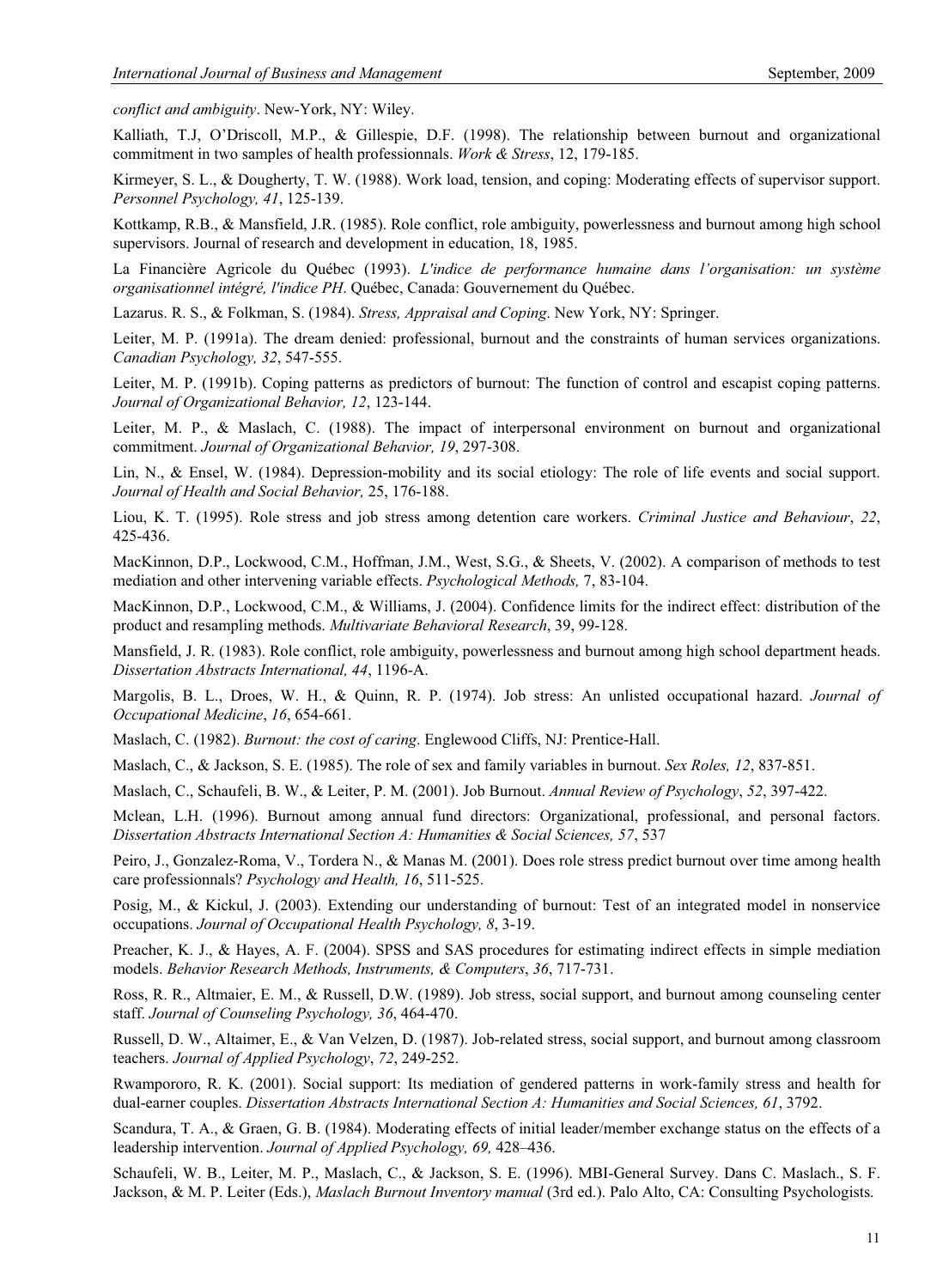Schlansker, M. E. (1986). An analysis of teacher stress and burnout and the perceived sources of support. *Dissertation Abstracts International, 47*, 1563.

Schutte, N., Toppinen, S., Kalimo, R., & Schaufeli, W. (2000). The factorial validity of the Maslach Burnout Inventory-General Survey (MBI-GS) across occupational groups and nations. *Journal of Occupational and Organizational Psychology, 73*, 53-66.

Schwab, R. L., & Iwanicki, E. F. (1982). Perceived role conflict, role ambiguity, and teacher burnout. *Educational Administration Quarterly, 18*, 60-74.

Schwab, R. L., Jackson, E. S., & Schuler S. R. (1986). Educator burnout: Sources and consequences. *Educational Research Quarterly*, *10*, 14-30.

Stephens, T., & Joubert, N. (2001). Le fardeau économique des problèmes de santé mentale au Canada [The economic burden of mental health problesm in Canada]. *Maladies Chroniques au Canada, 22*, 1-11.

Tabachnick, B., & Fidell, L.S. (2007). *Using multivariate statistics* (5<sup>th</sup> edition), Boston: Pearson Education.

Tummers, E. R. G., Landeweerd, A. J., & Van Merode, G. G. (2002). Work organisation, work characteristics, and their psychological effects on nurses in the Netherlands. *International Journal of Stress Management*, *9*, 183-206.

Villeneuve, M., & Letarte, H. (1989). Validation of a french translation of the "Leader-Member Exchange". Unpublished manuscript.

Viswesvaran, C., Sanchez, J. I., & Fisher, J. (1999). The role of social support in the process of work stress: A meta-analysis. *Journal of Vocational Behavior, 54*, 314-334.

Yarcheski, A., & Mahon, N. E. (1999). The moderator-mediator role of social support in early adolescents. *Western Journal of Nursing Research, 21*, 685-698.

Zellars, L. K., Perrewé, P. L., & Hochwarter, W. A. (2000). Burnout in health care: the role of the five factors of personality. *Journal of Applied Psychology*, *30*, 1570-1598.

## **Notes**

Note 1. Moderation occurs when a third variable – the moderator – affects the direction and/or the strength of the relationship between an independent variable (the predictor) and a dependent variable (the outcome), so that the impact of the predictor on the outcome varies according to the level of the moderator (Baron & Kenny, 1986).

Note 2. Mediation occurs when the association between a predictor and an outcome is explained (completely or partially) by a third variable (the mediator). A mediator is identified when: (a) there is a significant association between the predictor and the outcome; (b) there is a significant association between the predictor and the mediator, as well as a significant association between the mediator and the outcome; (c) the relation between the predictor and the outcome is significantly reduced (or eliminated in the case of complete mediation) when the mediator is simultaneously entered into the equation (Baron & Kenny, 1986).

Table 1. Mean, standard deviations, correlations, and internal consistency of studied variables

|   |                                        | Mean    | Standard deviation |         |           |         | 4       |       |
|---|----------------------------------------|---------|--------------------|---------|-----------|---------|---------|-------|
|   | Burnout                                | 23.154  | 14.12413           | (.863)  |           |         |         |       |
| 2 | Role conflict                          | 12.6579 | 3.96936            | $.428*$ | (.834)    |         |         |       |
| 3 | Role clarity                           | 16.8411 | 2.45463            | $-454*$ | $-0.463*$ | (.874)  |         |       |
|   | 4 Social relationships with colleagues | 5.4151  | 0.75025            | $-342*$ | $-259*$   | $.306*$ | (.908)  |       |
|   | 5 Social relationships with supervisor | 4.8801  | 1.19365            | $-483*$ | $-469*$   | $.386*$ | $.493*$ | 0.868 |
|   |                                        |         |                    |         |           |         |         |       |

Note. The internal consistency coefficients ( $\alpha$ ) are indicated in parentheses in the diagonal; \* = p<.05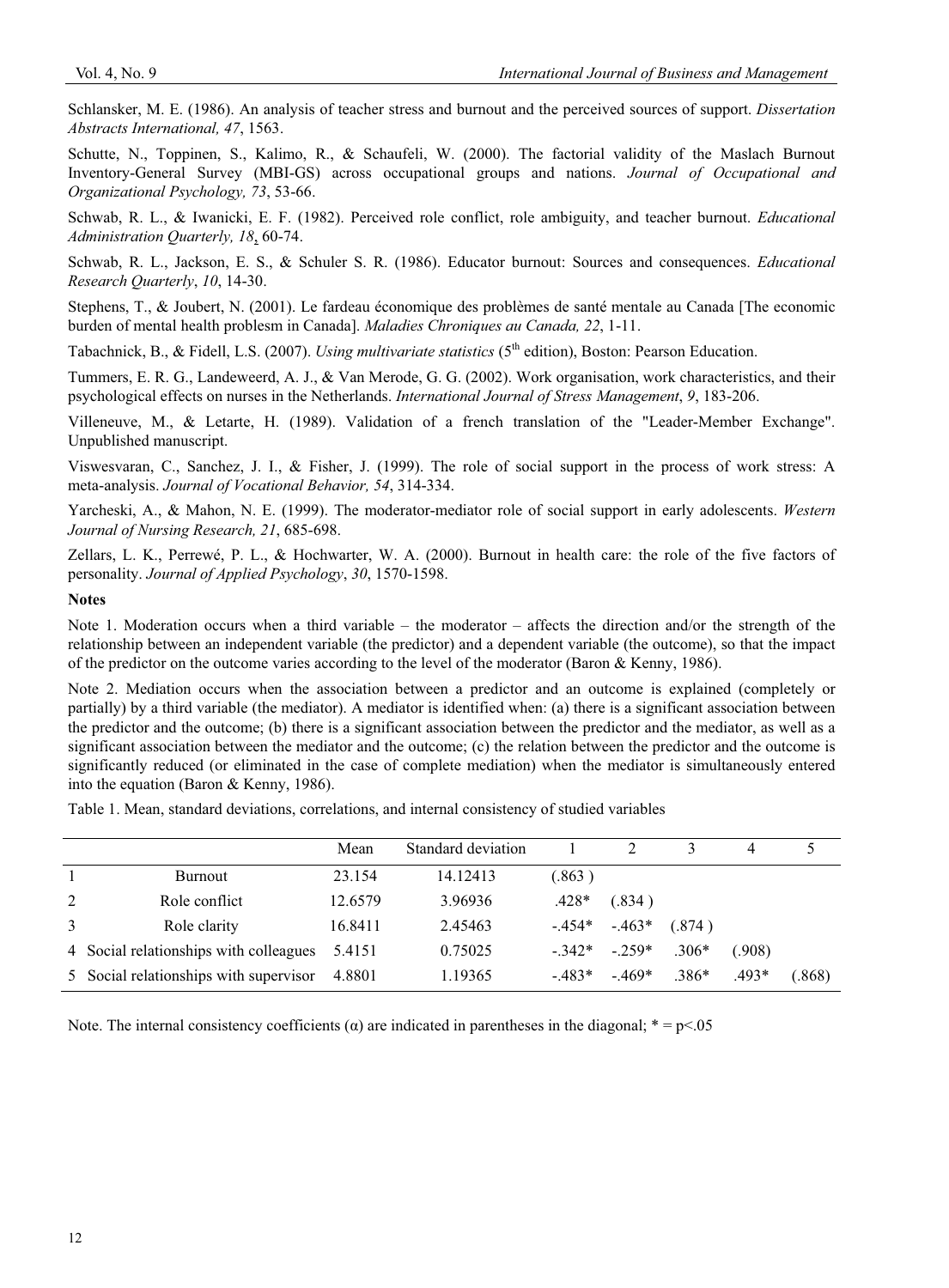|                                                                                                         |   | Simple effects           |   | Step 1 |   | Step 2 |       |                                                    | Step 3 |                        |  |      |
|---------------------------------------------------------------------------------------------------------|---|--------------------------|---|--------|---|--------|-------|----------------------------------------------------|--------|------------------------|--|------|
|                                                                                                         | B | t                        | p | β      | t | p      | β     | t                                                  | p      | β                      |  | p    |
| Education                                                                                               |   | $-0.045$ $-0.720$ $.472$ |   |        |   |        |       |                                                    |        |                        |  |      |
| Gender                                                                                                  |   | $-0.054$ $-0.879$ $.380$ |   |        |   |        |       |                                                    |        |                        |  |      |
| Age                                                                                                     |   | 0.036 0.585 .559         |   |        |   |        |       |                                                    |        |                        |  |      |
| Rel. with colleagues -0.341 -5.867 .000 -0.138 -2.233 .026 -0.094 -1.611 .108                           |   |                          |   |        |   |        |       |                                                    |        |                        |  |      |
| 000. 5.261 COD -0.308 -5.261 COD -0.483 -8.913 0.00 -0.416 -6.735 0.00 -0.266 -4.165 0.00 -0.308 -5.261 |   |                          |   |        |   |        |       |                                                    |        |                        |  |      |
| Role conflict                                                                                           |   | 0.428 7.645 .000         |   |        |   |        | 0.163 |                                                    |        | 2.672 .008 0.161 2.641 |  | .009 |
| Role clarity                                                                                            |   | $-0.454$ $-8.233$ .000   |   |        |   |        |       | $-0.250$ $-4.254$ $0.00$ $-0.263$ $-4.506$ $0.000$ |        |                        |  |      |
|                                                                                                         |   |                          |   |        |   |        |       |                                                    |        |                        |  |      |

|  |  | Table 2. Effect of demographic characteristics, role stressors and social relationships at work on burnout |  |  |
|--|--|------------------------------------------------------------------------------------------------------------|--|--|
|  |  |                                                                                                            |  |  |

Table 3. Results from the interaction effects of role stressors and social relationships in the prediction of burnout

| Role conflict * quality of work relationships with colleagues | $-0.072$ | $-1.411$ | .159 |
|---------------------------------------------------------------|----------|----------|------|
| Role conflict * quality of work relationships with supervisor | $-0.025$ | $-0.472$ | .637 |
| Role clarity * quality of work relationships with colleagues  | 0.030    | 0.578    | .564 |
| Role clarity * quality of work relationships with supervisor  | $-0.020$ | $-0.345$ | .731 |

Table 4. Bootstrapped indirect effects of role stressors on burnout with the quality of social relationships as a mediator

| Predictor    | Mediator                           |         | Outcome Averaged Indirect Effect Standard Error 95% Confidence Interval |        |                         |
|--------------|------------------------------------|---------|-------------------------------------------------------------------------|--------|-------------------------|
|              | Role Conflict Rel. with supervisor | Burnout | 0.6053                                                                  | 0.1240 | $0.3928$ to $0.8923*$   |
|              | Role Conflict Rel. with colleagues | Burnout | 0.2284                                                                  | 0.0806 | $0.1016$ to $0.4302*$   |
| Role Clarity | Rel. with supervisor               | Burnout | $-0.8116$                                                               | 0.1743 | $-1.1911$ to $-0.5006*$ |
| Role Clarity | Rel. with colleagues               | Burnout | $-0.4056$                                                               | 0.1443 | $-0.7386$ to $-0.1635*$ |

\* The confidence interval excludes zero and is therefore significant at  $p < .05$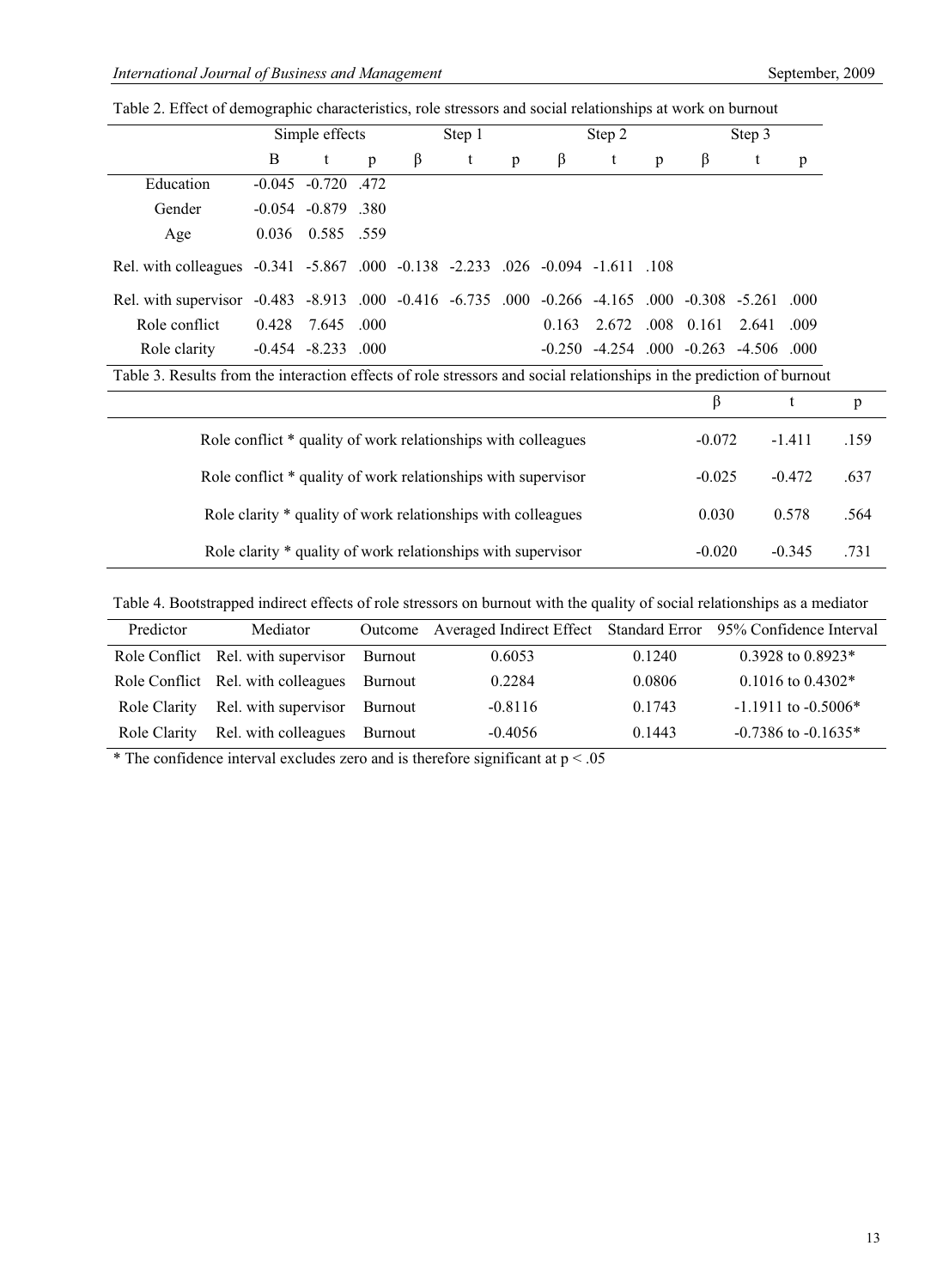

Figure 1. Steps involved in verifying a mediation effect



Figure 2. The association between role conflict and burnout mediated by the quality of employees' relationships with their supervisors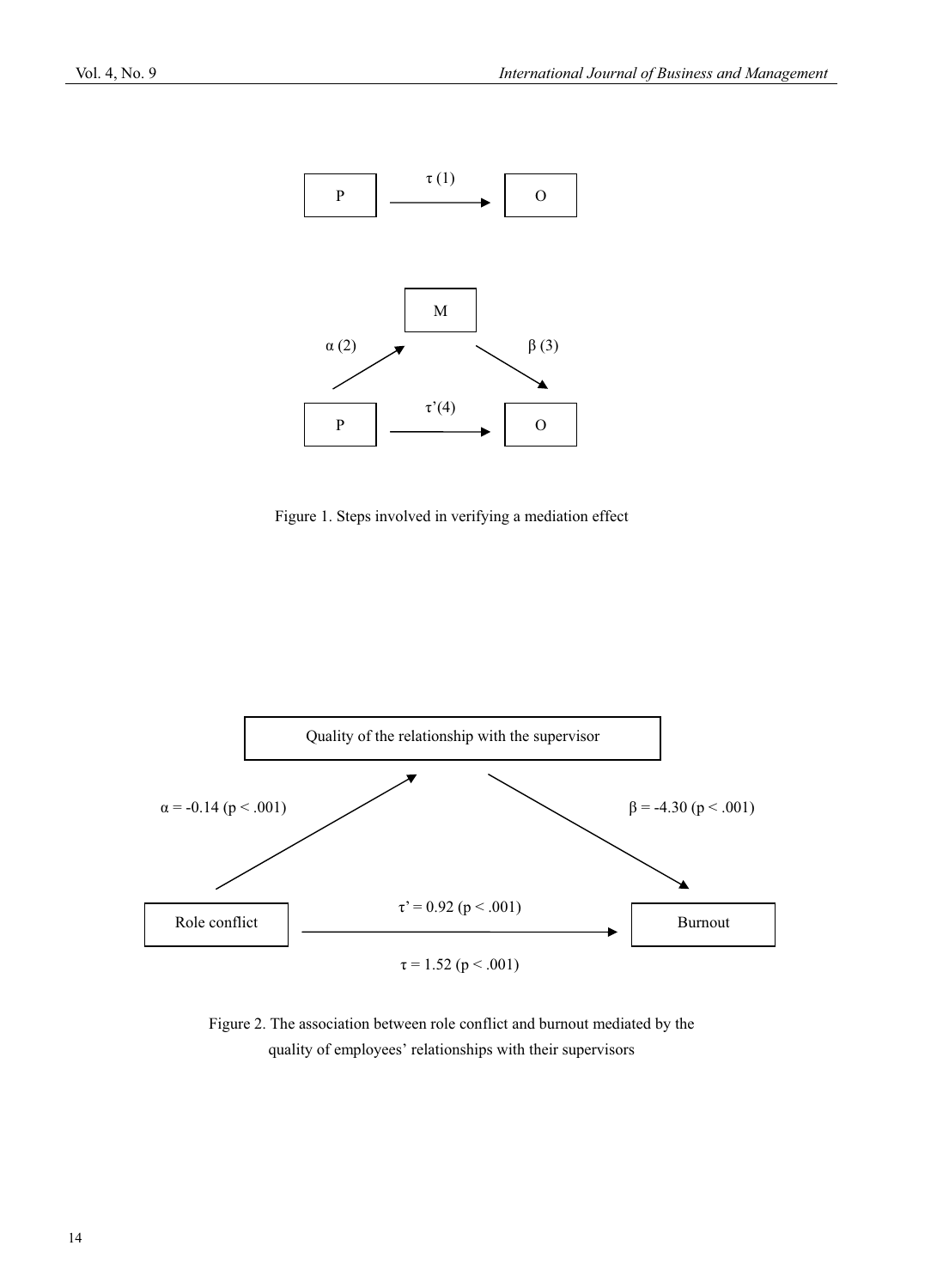

Figure 3. The association between role conflict and burnout mediated by the quality of employees' relationships with their colleagues.



Figure 4*.* The association between role clarity and burnout mediated by the quality of employees' relationships with their supervisors